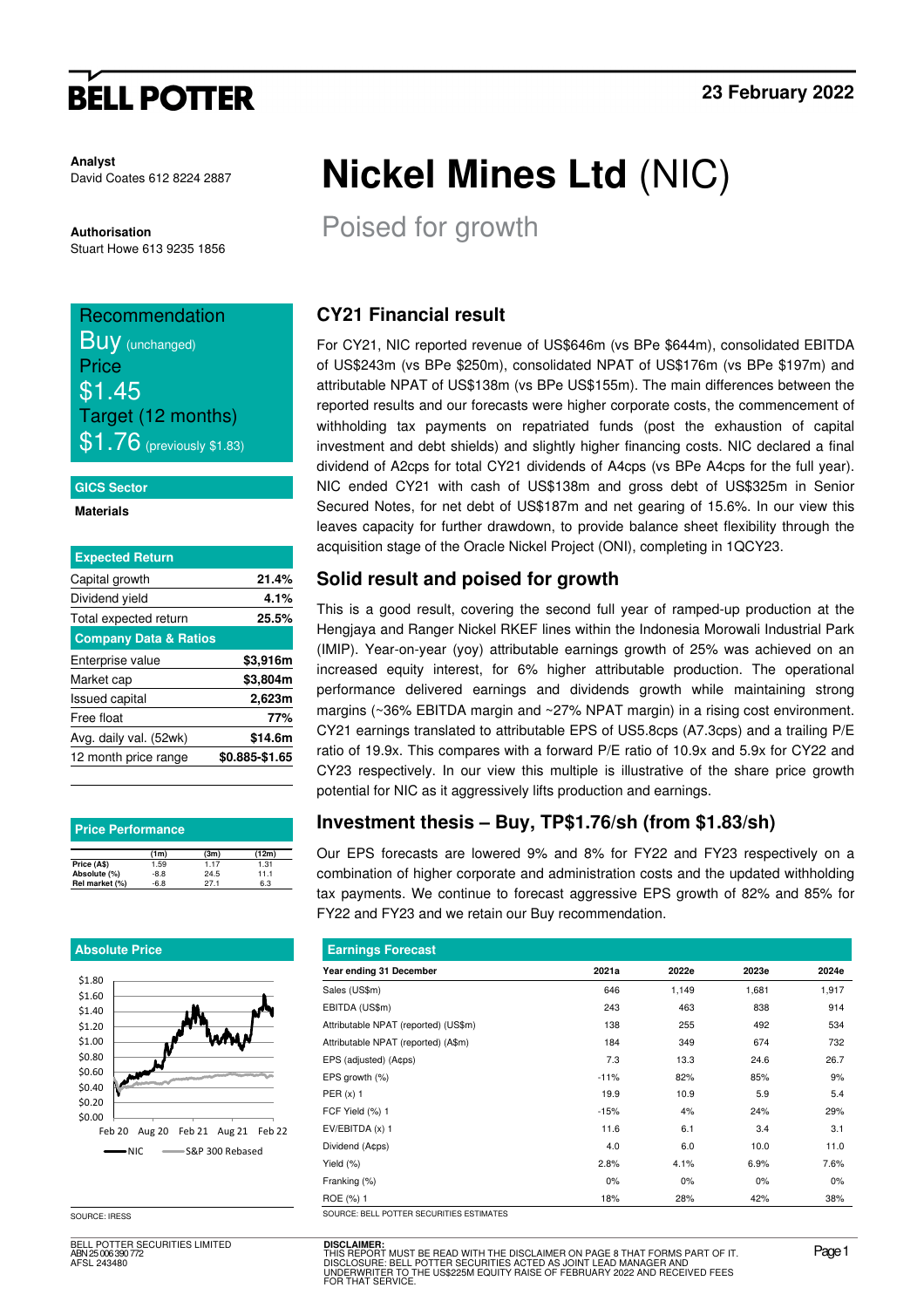# **Poised for growth**

### **CY21 Financial result**

NIC reported its CY21 full year financial results, which covers the second full year of ramped up production at the Hengjaya and Ranger Nickel RKEF lines within the Indonesia Morowali Industrial Park (IMIP). Year-on-year (yoy) attributable earnings growth of 25% was achieved on increased equity interest, for 6% higher attributable production. Rising costs were offset by rising nickel pig iron (NPI) prices, enabling margins to be maintained.

For CY21, NIC reported revenue of US\$646m (vs BPe \$644m), consolidated EBITDA of US\$243m (vs BPe \$250m), consolidated NPAT of US\$176m (vs BPe \$197m) and attributable NPAT of US\$138m (vs BPe US\$155m). The main differences between the reported results and our forecasts were higher corporate costs, the commencement of withholding tax payments on repatriated funds (post the exhaustion of capital investment and debt shields) and slightly higher financing costs. NIC declared a final dividend of A2cps for total CY21 dividends of A4cps (vs BPe A4cps for the full year).

CY21 earnings translated to attributable EPS of US5.8cps (A7.3cps) and a trailing P/E ratio of 19.9x. This compares with a forward P/E ratio of 10.9x and 5.9x for CY22 and CY23 respectively. In our view this multiple is illustrative of the share price growth potential for NIC as it aggressively lifts production and earnings over those periods.

NIC ended CY21 with cash of US\$138m and gross debt of US\$325m in Senior Secured Notes, for net debt of US\$187m and net gearing of 15.6%. In our view this leaves capacity for further drawdown, to provide balance sheet flexibility through the acquisition stage of the Oracle Nickel Project (ONI), completing in the March quarter CY23.

| Table T - Nic Imancial result summary  |                                       |                                 |                                          |                                       |                    |                    |  |  |  |  |  |
|----------------------------------------|---------------------------------------|---------------------------------|------------------------------------------|---------------------------------------|--------------------|--------------------|--|--|--|--|--|
| <b>Financials (Consolidated basis)</b> | <b>Dec-19</b><br>Actual<br>(6 months) | Dec-20<br>Actual<br>(12 months) | <b>Dec-21</b><br>Actual<br>$(12$ months) | Dec-21<br><b>BPe</b><br>$(12$ months) | Variance<br>vs BPe | Variance<br>vs pcp |  |  |  |  |  |
| Revenue (US\$m)                        | 236.1                                 | 523.5                           | 645.9                                    | 644.4                                 | 0%                 | 23%                |  |  |  |  |  |
| EBITDA (US\$m)                         | 97.2                                  | 194.5                           | 243.2                                    | 250.2                                 | $-3%$              | 25%                |  |  |  |  |  |
| NPAT consolidated (US\$m)              | 91.3                                  | 153.7                           | 176.0                                    | 197.3                                 | $-11%$             | 14%                |  |  |  |  |  |
| NPAT attributable (US\$m)              | 49.1                                  | 110.6                           | 137.9                                    | 154.7                                 | $-11%$             | 25%                |  |  |  |  |  |
| EPS attributable (Ac/sh)               | 5.1                                   | 8.2                             | 7.3                                      | 8.2                                   | $-11%$             | $-11%$             |  |  |  |  |  |
| Dividend (Ac/sh)                       | 0.000                                 | 0.030                           | 0.040                                    | 0.040                                 | 0%                 | 33%                |  |  |  |  |  |
| Free cash flow (US\$m)                 | 14.44                                 | $-34.45$                        | $-408.83$                                | $-236.0$                              | 73%                | 1087%              |  |  |  |  |  |
| Cash balance (US\$m)                   | 49.8                                  | 351.4                           | 137.9                                    | 137.0                                 | $1\%$              | $-61%$             |  |  |  |  |  |
| Debt (US\$m)                           | 65.0                                  | 45.0                            | 327.6                                    | 337.9                                 | $-3%$              | 628%               |  |  |  |  |  |
| Production, costs, prices              |                                       |                                 |                                          |                                       |                    |                    |  |  |  |  |  |
| Ni in NPI (t. Consolidated)            | 20,988                                | 43,622                          | 40,411                                   | 40,411                                | 0%                 | -7%                |  |  |  |  |  |
| Ni in NPI (t, Attributable)            | 11,742                                | 30,619                          | 32,329                                   | 32,329                                | 0%                 | 6%                 |  |  |  |  |  |
| AIC (US\$/t)                           | \$7,804                               | \$7,414                         | \$10,225                                 | \$10,225                              | 0%                 | 38%                |  |  |  |  |  |
| Nickel price (US\$/t)                  | \$15,483                              | \$13,775                        | \$18,460                                 | \$18,460                              | 0%                 | 34%                |  |  |  |  |  |

SOURCE: COMPANY DATA AND BELL POTTER SECURITIES ESTIMATES

#### **Key takeaways**

This is a good result, delivering earnings and dividends growth while maintaining strong margins of ~36% (EBITDA margin) and ~27% (NPAT margin) in a rising cost environment. Other key takeaways from the result included:

• NIC's production and earnings growth outlook remains strong. First production commenced at the Angel Nickel project (ANI) post period-end (6 months ahead of schedule) and is expected to ramp up to full production by Q4CY22. The Oracle Nickel Project (ONI) is on track for commissioning in 1QCY23. We anticipate this project may be also delivered ahead of schedule;

#### **Table 1 - NIC financial result summary**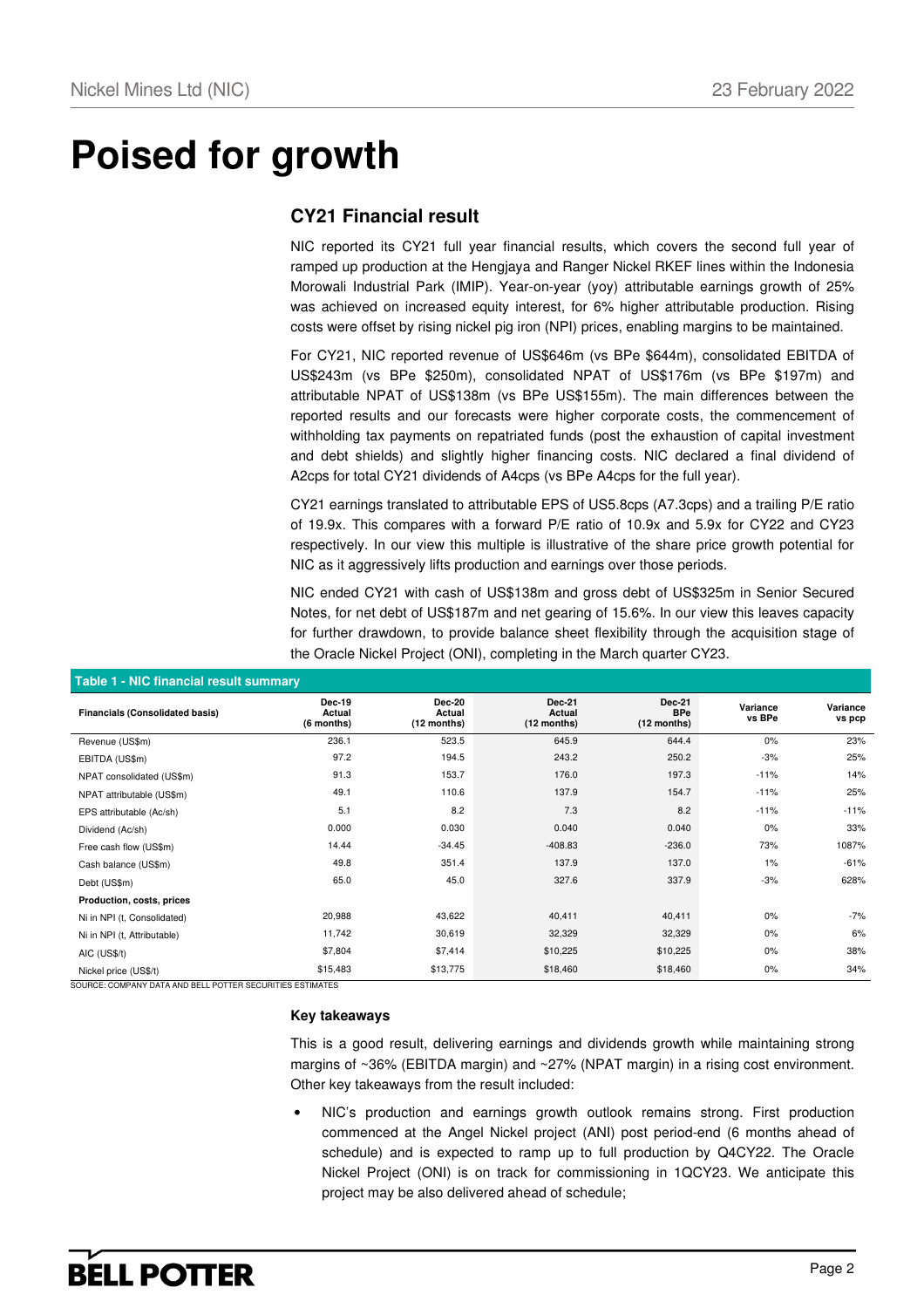- Production of nickel matte from NIC's RKEF lines is expected in 2HCY22. This will provide exposure to LME nickel pricing and the lithium-ion battery segment of the nickel market. On the conference call, management commentary indicated payabilities of ~90% of LME nickel prices may be achievable. In our view, the optionality to participate in both markets at competitive payable rates is an emerging strategic strength for NIC; and
- Limonite sales to High-Pressure-Acid-Leach (HPAL) nickel producers at the IMKIP are expected to increase this year and lift the EBITDA contribution from NIC's 80% owned Hengjaya Mine.

### **Changes to our forecasts**

Beyond updating our forecasts for the CY21 financial result, we have made the following changes to our modelled assumptions:

- Increased our forecast corporate and administration costs, reflecting the actual expenditure levels for CY21;
- Updated our calculation for withholding tax payments, which commenced earlier than we had anticipated; and
- Rolled our model forward and updated for NIC's current capital structure.

We have made no changes to our operational assumptions, commodity price or exchange rate forecasts. The net impacts are summarised in the forecast changes table below:

| Table 2 - Changes to our CY forecasts |                 |           |           |               |               |           |               |        |        |  |
|---------------------------------------|-----------------|-----------|-----------|---------------|---------------|-----------|---------------|--------|--------|--|
|                                       | <b>Previous</b> |           |           | <b>New</b>    |               |           | Change        |        |        |  |
| Year end 31 December                  | Dec-22          | Dec-23    | Dec-24    | <b>Dec-22</b> | <b>Dec-23</b> | Dec-24    | <b>Dec-22</b> | Dec-23 | Dec-24 |  |
| Prices & currency                     |                 |           |           |               |               |           |               |        |        |  |
| Nickel price (US\$/t)                 | 19,456          | 18,629    | 18,739    | 19,456        | 18,629        | 18,739    | 0%            | 0%     | $0\%$  |  |
| <b>US\$/A\$</b>                       | 0.73            | 0.73      | 0.73      | 0.73          | 0.73          | 0.73      | 0%            | 0%     | 0%     |  |
| <b>Production &amp; costs</b>         |                 |           |           |               |               |           |               |        |        |  |
| Ore mined (t)                         | 2,400,000       | 2,400,000 | 2,400,000 | 2,400,000     | 2,400,000     | 2,400,000 | 0%            | 0%     | 0%     |  |
| Nickel in ore (t)                     | 43,200          | 43,200    | 43,200    | 43,200        | 43,200        | 43,200    | 0%            | 0%     | 0%     |  |
| RKEF NPI production (t)               | 517,008         | 789,615   | 904,615   | 517,008       | 789,615       | 904,615   | 0%            | 0%     | 0%     |  |
| Contained nickel (t)                  | 66,771          | 100,846   | 114,646   | 66,771        | 100,846       | 114,646   | 0%            | 0%     | $0\%$  |  |
| Contained nickel (t, attributable)    | 53,417          | 78,457    | 88,117    | 53,417        | 78,457        | 88,117    | 0%            | 0%     | 0%     |  |
| Cash costs (US\$/t Ni)                | 10,700          | 8,674     | 8,858     | 10,700        | 8,674         | 8,858     | 0%            | 0%     | $0\%$  |  |
| Earnings & valuation                  |                 |           |           |               |               |           |               |        |        |  |
| Revenue (consolidated, US\$m)         | 1,149           | 1,681     | 1,917     | 1,149         | 1,681         | 1,917     | 0%            | 0%     | $0\%$  |  |
| EBITDA (consolidated, US\$m)          | 469             | 844       | 920       | 463           | 838           | 914       | $-1%$         | $-1%$  | $-1%$  |  |
| EBITDA (attributable, US\$m)          | 374             | 657       | 707       | 368           | 651           | 701       | $-2%$         | $-1%$  | $-1%$  |  |
| NPAT (reported, attributable, US\$m)  | 279             | 536       | 585       | 255           | 492           | 534       | $-9%$         | $-8%$  | $-9%$  |  |
| EPS (reported) (Acps)                 | 14.6            | 26.8      | 29.2      | 13.3          | 24.6          | 26.7      | $-9%$         | $-8%$  | $-9%$  |  |
| PER(x)                                | 10.0            | 5.4       | 5.0       | 10.9          | 5.9           | 5.4       | 1.0           | 0.5    | 0.5    |  |
| EPS growth (%)                        | 78%             | 84%       | 9%        | 82%           | 85%           | 9%        | 4%            | $1\%$  | 0%     |  |
| DPS (Acps)                            | 6.0             | 10.0      | 11.0      | 6.0           | 10.0          | 11.0      | 0%            | 0%     | 0%     |  |
| Yield                                 | 4.1%            | 6.9%      | 7.6%      | 4.1%          | 6.9%          | 7.6%      | 0%            | 0%     | $0\%$  |  |
| NPV (A\$/sh)                          | 1.83            | 2.25      | 2.63      | 1.76          | 2.16          | 2.66      | $-4%$         | $-4%$  | 1%     |  |
| Price Target (A\$/sh)                 |                 | 1.83      |           |               | 1.76          |           |               | $-4%$  |        |  |

SOURCE: COMPANY DATA AND BELL POTTER SECURITIES ESTIMATES

Our EPS forecasts are lowered 9% and 8% for FY22 and FY23 respectively on a combination of higher corporate and administration costs and the updated withholding tax payments. We also make allowance for slightly higher financing expenses, which include the amortisation of bond issuance costs. We have retained our dividend forecasts. We continue to forecast aggressive EPS growth of 82% and 85% for FY22 and FY23, on what we view as conservative production forecasts.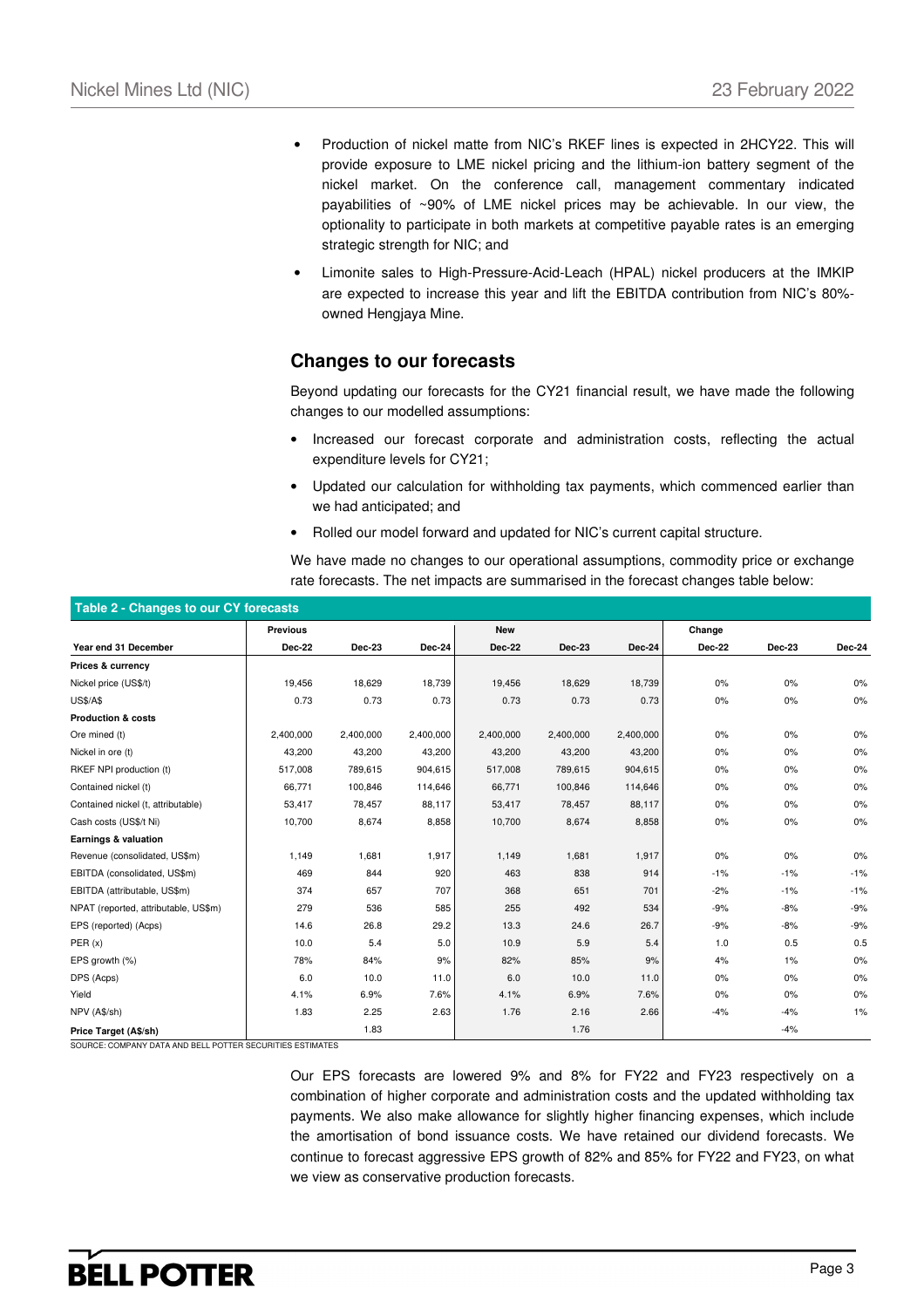### **Upcoming catalysts**

Upcoming catalysts for NIC include:

- Updates on Nickel Pig Iron (NPI) pricing and the effective Ni payability, which we believe the market will continue to consider as a measure of NIC's nickel price exposure;
- Further updates on the production ramp-up progress of ANI, in which NIC holds an 80% interest. We anticipate full production in the December quarter 2022;
- Further updates on the construction of ONI, comprising 4 next-generation RKEF lines being developed within the IMIP. Commissioning is to commence in 1QCY23;
- Progress updates for the Hengjaya Mine, where a major production expansion is complete. We will be looking for costs to track lower, towards ~US\$20/t and for the first commercial limonite nickel ore sales in 1QCY22;
- The release of the March 2022 quarterly production and cost report, expected in late April 2022;
- Exploration and development updates on the Siduarsi Nickel-Cobalt project in Papua province, Indonesia, in which NIC has recently acquired a 100% interest; and
- Updates on the ownership levels of the 80%-owned Hengjaya Mine, which is subject to Indonesia's compulsory divestment laws.



### **NIC vs the ASX Metals and Mining Index**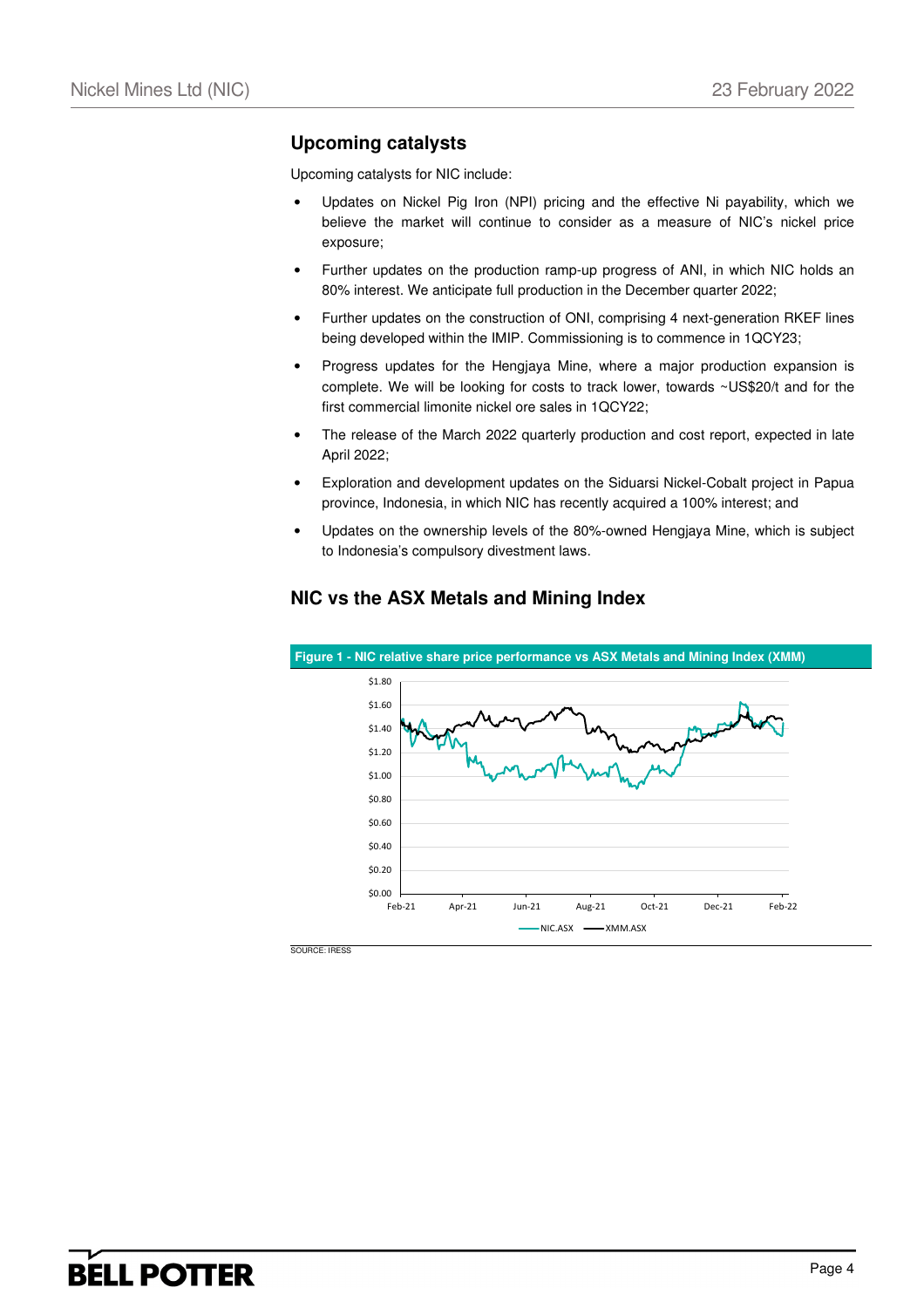# **Nickel Mines Limited (NIC)**

## **Company description: fully integrated NPI producer**

Nickel Mines Limited ('Nickel Mines' or 'NIC') was formed in 2007 and listed on the ASX in 2018. Its operations are focused in Central Sulawesi, Indonesia, where it holds an 80% interest four Rotary Kiln Electric Furnace (RKEF) NPI production lines (the two Hengjaya lines and the two Ranger lines) with Shanghai Decent Investments (SDI) a subsidiary of Tsingshan Group, the world's largest stainless steel producer. The RKEF lines are located in an existing, fully integrated stainless steel production facility, the Indonesian Morowali Industrial Park (IMIP).

First production from the Hengjaya Lines was achieved on 31 January 2019 and the Ranger Lines commenced production during the December quarter 2019. Both projects have since achieved steady state production of ~20ktpa contained Ni in NPI, exceeding nameplate production of ~16ktpa each at lower than planned operating costs.

NIC has also executed binding agreements to acquire an 80% interest in the Angel Nickel Project comprising four new generation RKEF NPI production lines currently in production ramp up production within the Indonesia Weda Bay Industrial Park (IWIP) on Halmahera Island in Indonesia and a 70% interest in the Oracle Nickel Project, comprising four new generation RKEF NPI production lines currently under construction within the IMIP.

NIC also holds an 80% interest in Hengjaya Mine ('HM'), a high-grade, long-life nickel laterite deposit, in close proximity to the IMIP. The HM produces Direct Shipping Ore (DSO), the bulk of which is sold into the IMIP facility.

### **Investment thesis – Buy, TP\$1.76/sh (from \$1.83/sh)**

Our EPS forecasts are lowered 9% and 8% for FY22 and FY23 respectively on a combination of higher corporate and administration costs and the updated withholding tax payments. We continue to forecast aggressive EPS growth of 82% and 85% for FY22 and FY23 and we retain our Buy recommendation.

### **Valuation: \$1.76/sh**

Our 12-month forward NIC valuation incorporates DCF models of its attributable interests in the Hengjaya laterite nickel ore mine (HM), an 80% interest in the two Hengjaya Nickel RKEF lines and an 80% interest in the two Ranger Nickel RKEF lines.

We have constructed a discounted cash flow (DCF) model for NIC's attributable interest in these RKEF lines that are in production at Tsingshan's IMIP facility and a DCF calculation for NIC's current 80% interest (declining to 49% in 2028) in the Hengjaya laterite nickel ore mine.

We also include a risk-adjusted, NPV-based valuation for NIC's 80% interest in the Angel Nickel Industry (ANI) project, its 70% interest in the Oracle Nickel Project (ONI) and a notional value for other exploration and development projects, an estimate of corporate overhead costs and NIC's last reported net cash position. Our valuation is calculated on a fully diluted basis. Following the latest update, our valuation stands at \$1.76/sh.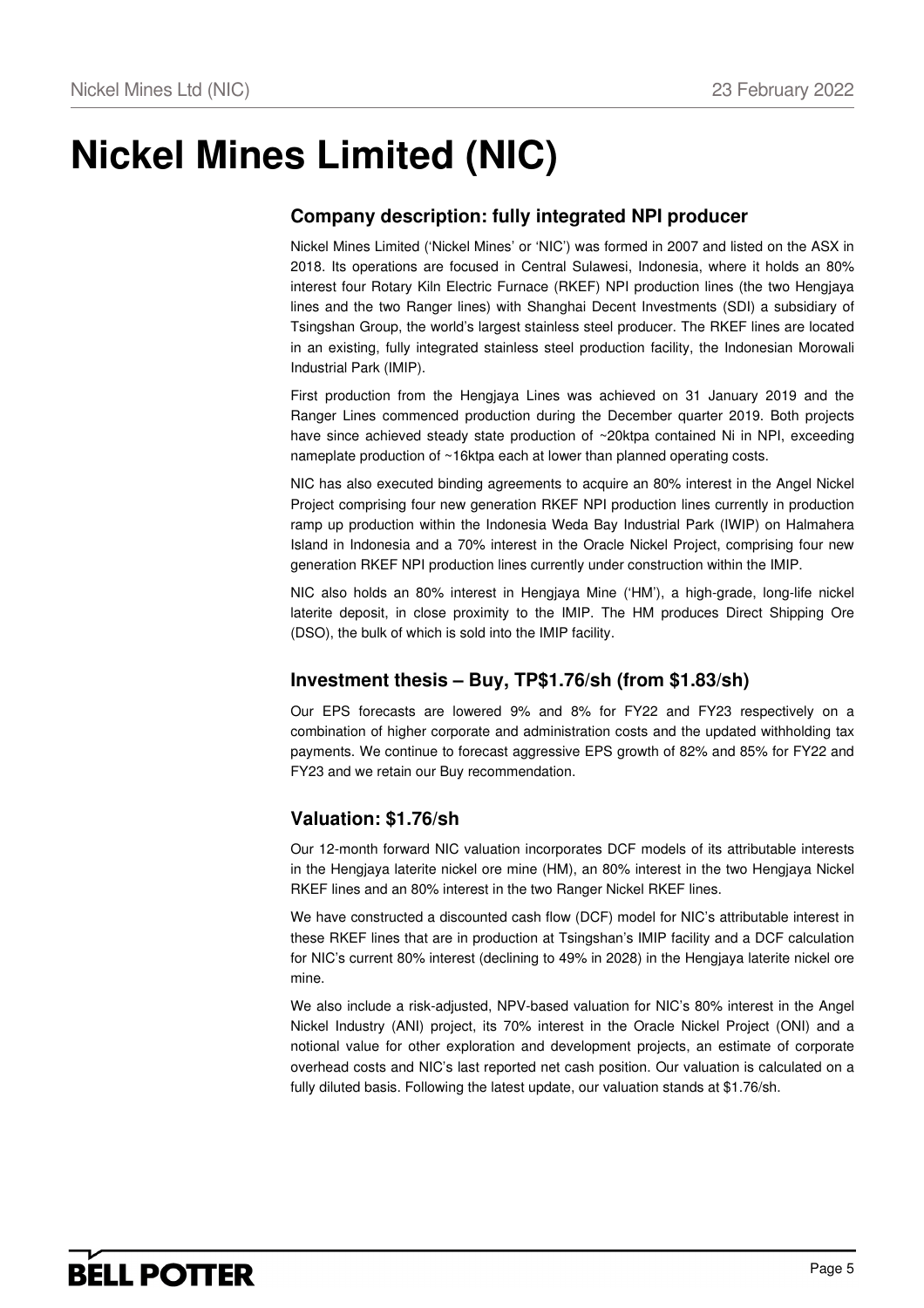#### **Risks**

Key risks to our investment case include (but are not limited to):

- **Funding and capital management risks:** Funding and capital management risks can include access to debt and equity finance, maintaining covenants on debt finance, managing dividend payments and managing debt repayments. Exploration and development companies with no sales revenues are reliant on access to equity markets and debt financing to fund the advancement and development of their projects.
- **Operating and development risks:** Mining companies' assets are subject to risks associated with their operation and development. Risks for each company can be heightened depending on method of operation (e.g. underground versus open pit mining) or whether it is a single mine company. Development of mining assets may be subject to receiving permits, approvals timelines or weather events, causing delays to commissioning and commercial production.
- **COVID-19 risks:** Mining companies' rely on freedom of movement of workforces, functioning transport routes, reliable logistics services including road, rail, aviation and ports in order to maintain operations and get their products to market. They also rely on liquid, functioning markets to sell their products. Measures being put in place to combat the COVID-19 pandemic are posing risks to these conditions.
- **Operating and capital cost fluctuations:** The cost and availability of exploration, development and mining inputs can fluctuate widely and cause significant differences between planned and actual operating and capital costs. Key operating costs are linked to energy and labour costs as well as access to, and availability of, technical skills, operating equipment and consumables.
- **Commodity price and exchange rate fluctuations:** The future earnings and valuations of exploration, development and producing Resources companies are subject to fluctuations in underlying commodity prices and foreign currency exchange rates.
- **Resource growth and mine life extensions:** The viability of future operations and the earnings forecasts and valuations reliant upon them may depend upon resource and reserve growth to extend mine lives, which is in turn dependent upon exploration success, of which there are no guarantees.
- **Regulatory changes risks:** Changes to the regulation of infrastructure and taxation (among other things) can impact the earnings and valuation of mining companies. NIC's assets are located in Sulawesi, Indonesia, which has in the past implemented regulatory changes related to mining project ownership, fiscal terms and mineral export requirements.
- **Sovereign risks:** Mining companies' assets are subject to the sovereign risks of the jurisdiction within which they are operating. NIC's assets are in Indonesia, a G20 country with one of the largest economies in SE Asia. Its sovereign debt is rated investment grade by the major ratings agencies.
- **Corporate/M&A risks:** Risks associated with M&A activity including differences between the entity's and the market's perception of value associated with completed transactions. NIC is the junior partner co-investing in production assets with a large, privately owned Chinese company. The strength and cohesiveness of this relationship over the long term has the potential to both add and reduce value to the partnership. One of the key mitigating factors in this respect has been the investment of a combined US\$50m by SDI and Wanlu Investments (US\$26m and US\$24m respectively) into NIC equity.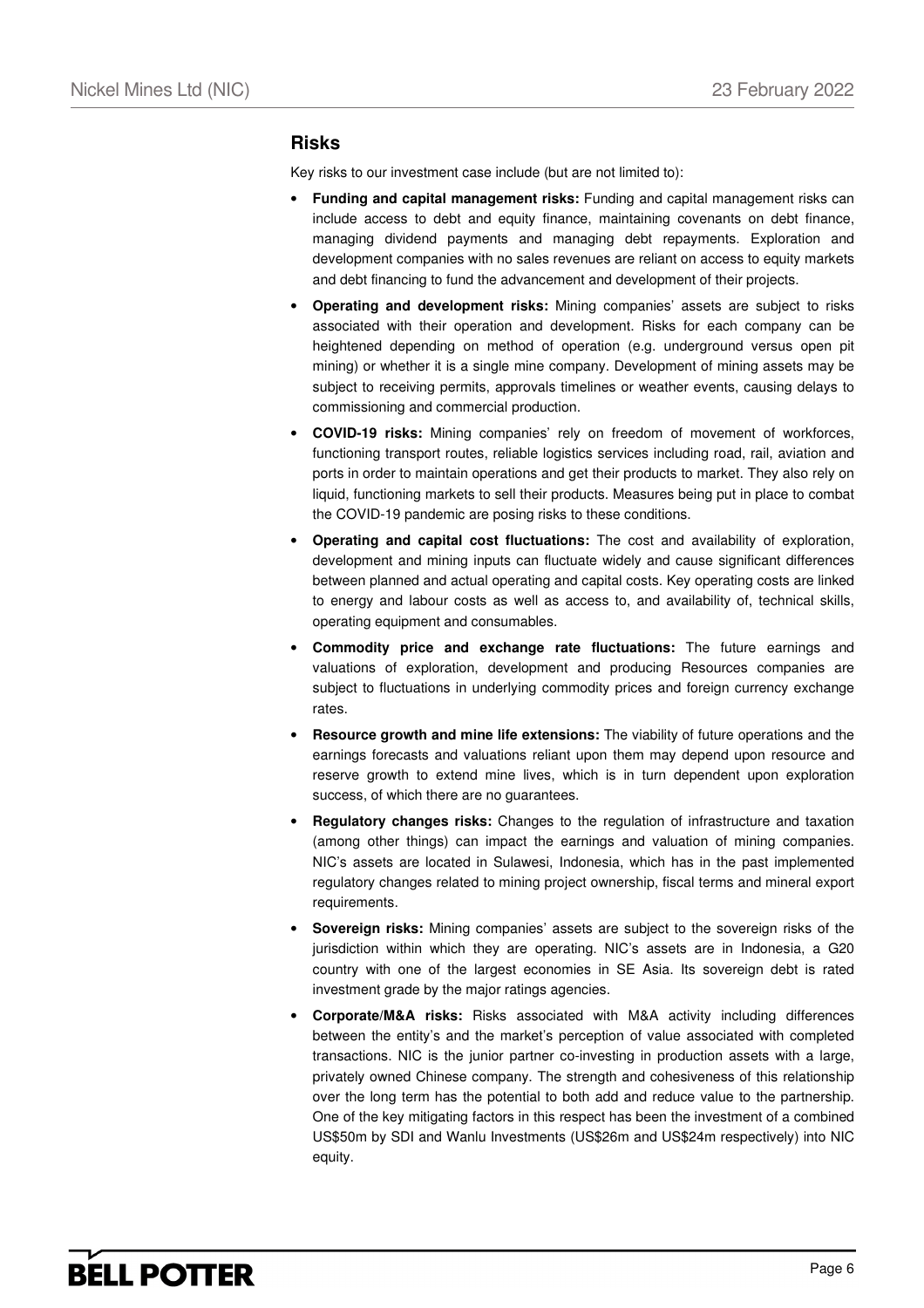# **Nickel Mines Ltd**  as at 23 February 2022

## Nickel Mines Ltd (Nickel Mines Ltd (Nickel Mines Ltd (Nickel Mines Ltd (Nickel Mines Ltd Control) \$1.76 Recommendation Buy Price \$1.45

#### **Table 3 - Financial summary**

| <b>PROFIT AND LOSS</b>                            |              |                  |                 |         |         |           | <b>FINANCIAL RATIOS</b>                     |                |          |          |                     |                |                 |
|---------------------------------------------------|--------------|------------------|-----------------|---------|---------|-----------|---------------------------------------------|----------------|----------|----------|---------------------|----------------|-----------------|
| Year ending 31 Dec.                               | Unit         | 2020a            | 2021a           | 2022e   | 2023e   | 2024e     | Year ending 31 Dec.                         | Unit           | 2020a    | 2021a    | 2022e               | 2023e          | 2024e           |
| Revenue                                           | US\$m        | 523.5            | 645.9           | 1,149.3 | 1,681.4 | 1,916.7   | .<br><b>VALUATION</b>                       |                |          |          |                     |                |                 |
|                                                   | US\$m        | (329.0)          |                 |         |         |           |                                             | US\$m          |          |          |                     |                |                 |
| Expense                                           |              |                  | (402.7)         | (686.5) | (842.9) | (1,002.9) | <b>Attributable NPAT</b>                    |                | 110.6    | 137.9    | 254.7               | 491.7          | 534.3           |
| <b>EBITDA</b>                                     | US\$m        | 194.5            | 243.2           | 462.8   | 838.5   | 913.7     | Attributable NPAT                           | A\$m           | 160.1    | 183.6    | 348.9               | 673.6          | 731.9           |
| Depreciation                                      | US\$m        | (36.8)           | (36.0)          | (67.8)  | (98.2)  | (112.6)   | <b>Reported EPS</b>                         | USc/sh         | 5.7      | 5.5      | 9.7                 | 17.9           | 19.5            |
| EBIT                                              | US\$m        | 157.7            | 207.3           | 395.0   | 740.3   | 801.1     | <b>Reported EPS</b>                         | Ac/sh          | 8.2      | 7.3      | 13.3                | 24.6           | 26.7            |
| Net interest expense                              | US\$m        | (4.7)            | (12.7)          | (24.9)  | (24.6)  | (10.2)    | <b>Adjusted EPS</b>                         | Ac/sh          | 8.2      | 7.3      | 13.3                | 24.6           | 26.7            |
| Unrealised gains (Impairments)                    | US\$m        |                  |                 |         |         |           | EPS growth                                  | $\%$           | 62%      | $-11%$   | 82%                 | 85%            | 9%              |
| Other                                             | US\$m        | 1.6              | (13.5)          | (28.1)  | (26.4)  | (26.0)    | PER                                         | x              | 17.6x    | 19.9x    | 10.9x               | 5.9x           | 5.4x            |
| PBT                                               | <b>US\$m</b> | 154.6            | 181.0           | 342.0   | 689.3   | 764.9     | <b>DPS</b>                                  | Ac/sh          | 3.0      | 4.0      | 6.0                 | 10.0           | 11.0            |
| Tax expense                                       | US\$m        | (0.9)            | (5.1)           | (7.7)   | (45.4)  | (63.0)    | Franking                                    | $\%$           | 0%       | 0%       | 0%                  | 0%             | 0%              |
| Consolidated profit (loss) for the year           | US\$m        | 153.7            | 176.0           | 334.3   | 643.9   | 701.9     | Yield                                       | $\%$           | 2.1%     | 2.8%     | 4.1%                | 6.9%           | 7.6%            |
|                                                   |              |                  |                 |         |         |           |                                             |                |          |          |                     |                |                 |
| Non-Controlling Interest                          | US\$m        | 43.1             | 38.0            | 79.6    | 152.2   | 167.6     | FCF/share                                   | Ac/sh          | (2.6)    | (21.6)   | 5.7                 | 34.7           | 41.9            |
| Attributable NPAT (reported)                      | US\$m        | 110.6            | 137.9           | 254.7   | 491.7   | 534.3     | FCF yield                                   | $\%$           | $-2%$    | $-15%$   | 4%                  | 24%            | 29%             |
| NPAT (underlying)                                 | US\$m        | 110.6            | 137.9           | 254.7   | 491.7   | 534.3     | P/FCFPS <sup>1</sup>                        | x              | $-56.7x$ | $-6.7x$  | 25.5x               | 4.2x           | 3.5x            |
|                                                   |              |                  |                 |         |         |           | EV/EBITDA <sup>1</sup>                      | X              | 14.6x    | 11.6x    | 6.1x                | 3.4x           | 3.1x            |
| <b>CASH FLOW</b>                                  |              |                  |                 |         |         |           | EBITDA margin                               | $\%$           | 37%      | 38%      | 40%                 | 50%            | 48%             |
| Year ending 31 Dec.                               | Unit         | 2020a            | 2021a           | 2022e   | 2023e   | 2024e     | EBIT margin                                 | $\%$           | 30%      | 32%      | 34%                 | 44%            | 42%             |
| <b>OPERATING CASHFLOW</b>                         |              |                  |                 |         |         |           | Return on assets                            | $\%$           | 17%      | 12%      | 16%                 | 25%            | 24%             |
| Receipts                                          | US\$m        | 517.6            | 660.9           | 1,159.4 | 1,628.2 | 1,893.1   | Return on equity                            | $\%$           | 27%      | 18%      | 28%                 | 42%            | 38%             |
| Payments                                          | US\$m        | (358.9)          | (464.0)         | (570.6) | (803.8) | (962.9)   | <b>LIQUIDITY &amp; LEVERAGE</b>             |                |          |          |                     |                |                 |
|                                                   |              |                  |                 |         |         |           |                                             |                |          |          |                     |                |                 |
| Tax                                               | US\$m        | (9.1)            | (8.2)           | (11.8)  | (34.1)  | (71.4)    | Net debt (cash)                             | \$m            | (306)    | 190      | 30                  | (401)          | (957)           |
| Net interest                                      | US\$m        | 0.3              | 0.3             | (24.9)  | (24.6)  | (10.2)    | ND / E                                      | $\%$           | $-33%$   | 18%      | 2%                  | $-24%$         | $-48%$          |
| Other                                             | US\$m        |                  |                 |         |         |           | $ND / (ND + E)$                             | $\%$           | $-48%$   | 16%      | 2%                  | $-31%$         | $-92%$          |
| Operating cash flow                               | US\$m        | 150.0            | 189.0           | 552.2   | 765.7   | 848.6     | EBITDA / Interest                           |                | 40.9x    | 19.1x    | 18.6x               | 34.1x          | 89.3x           |
| <b>INVESTING CASHFLOW</b>                         | US\$m        |                  |                 |         |         |           | <b>ATTRIBUTABLE DATA - NICKEL MINES LTD</b> |                |          |          |                     |                |                 |
| Property, plant and equipment<br>Mine development | US\$m        | (7.4)<br>(147.0) | (6.5)<br>(41.7) | (442.9) | (72.1)  | (10.9)    | Year ending 31 Dec.                         | Unit           | 2020a    | 2021a    | 2022e               | 2023e          | 2024e           |
| Exploration & evaluation                          | US\$m        |                  |                 | (0.4)   | (0.4)   | (0.4)     | Revenues                                    | US\$m          | 391.3    | 578.8    | 1,001.1             | 1,390.6        | 1,540.9         |
| Other                                             | US\$m        | (30.0)           | (549.6)         |         |         |           | <b>FBITDA</b>                               | US\$m          | 139.7    | 199.2    | 368.1               | 651.2          | 700.9           |
| Investing cash flow                               | US\$m        | (184.4)          | (597.9)         | (443.3) | (72.5)  | (11.3)    | <b>NPAT</b>                                 | US\$m          | 110.6    | 137.9    | 254.7               | 491.7          | 534.3           |
| Free Cash Flow                                    | US\$m        | (34.5)           | (408.8)         | 108.9   | 693.2   | 837.3     | Net distributable cash flow                 | US\$m          | 269.3    | (190.4)  | 221.7               | 252.6          | 342.8           |
|                                                   |              |                  |                 |         |         |           | EV/EBITDA                                   | $\pmb{\times}$ | 19.4     | 14.8     | 7.8                 | 4.4            | 4.1             |
| <b>FINANCING CASHFLOW</b>                         |              |                  |                 |         |         |           | PER                                         | x              | 17.6     | 19.9     | 10.9                | 5.9            | 5.4             |
| Share issues/(buy-backs)                          | US\$m        | 430.0            |                 | 225.0   |         |           | P/FCF                                       |                | nm       | nm       | nm                  | 11.0           | 8.1             |
| Debt proceeds                                     | US\$m        |                  | 320.8           | 80.0    |         |           |                                             |                |          |          |                     |                |                 |
| Debt repayments                                   | US\$m        | (25.3)           | (45.0)          |         | (150.0) | (175.0)   | ORE RESERVE AND MINERAL RESOURCE            |                |          |          |                     |                |                 |
| Distributions to non-controlling interests        | US\$m        | (43.3)           | (29.1)          | (36.2)  | (62.5)  | (61.4)    | Hengjaya Nickel Mine (HM)                   |                |          |          | Mdmt                | % Ni           | t Ni            |
| Dividends                                         | US\$m        | (15.4)           | (75.1)          | (120.0) | (200.0) | (220.0)   | <b>Mineral Resources</b>                    |                |          |          |                     |                |                 |
| Other                                             | US\$m        | (12.4)           | 25.7            | (11.3)  |         |           | Measured                                    |                |          |          | 20.000              | 1.30%          | 260,000         |
| Financing cash flow                               | US\$m        | 333.6            | 197.3           | 137.5   | (412.5) | (456.4)   | Indicated                                   |                |          |          | 109.000             | 1.30%          | 1,417,000       |
| Change in cash                                    | US\$m        | 299.2            | (211.5)         | 246.4   | 280.7   | 380.9     | Inferred                                    |                |          |          | 56.000              | 1.30%          | 728,000         |
|                                                   |              |                  |                 |         |         |           | Total                                       |                |          |          | 185.000             |                | 1.30% 2,405,000 |
| <b>BALANCE SHEET</b>                              |              |                  |                 |         |         |           |                                             |                |          |          |                     |                |                 |
| Year ending 31 Dec.                               | Unit         | 2020a            | 2021a           | 2022e   | 2023e   | 2024e     | <b>ASSUMPTIONS - Prices</b>                 |                |          |          |                     |                |                 |
| <b>ASSETS</b>                                     |              |                  |                 |         |         |           | Year ending 31 Dec. (avg)                   | Unit           | 2020a    | 2021a    | 2022e               | 2023e          | 2024e           |
| Cash & short term investments                     | US\$m        | 351.4            | 137.9           | 384.2   | 664.9   | 1,045.8   |                                             |                |          |          |                     |                |                 |
|                                                   | US\$m        | 117.8            | 125.1           | 114.9   | 168.1   |           |                                             | <b>US\$/lb</b> | \$6.25   |          |                     |                | \$8.50          |
| Accounts receivable                               |              |                  |                 |         |         | 191.7     | Nickel                                      |                |          | \$8.37   | \$8.83              | \$8.45         |                 |
| Property, plant & equipment                       | US\$m        | 600.8            | 1,296.3         | 1,671.4 | 1,645.3 | 1,543.6   | Nickel                                      | US\$/t         | \$13,775 | \$18,460 | \$19,456            | \$18,629       | \$18,739        |
| Mine development expenditure                      | US\$m        |                  |                 |         |         |           | Currency                                    |                |          |          |                     |                |                 |
| Exploration & evaluation                          | US\$m        |                  |                 | 0.4     | 0.8     | 1.2       | AUD:USD                                     |                | 0.69     | 0.75     | 0.73                | 0.73           | 0.73            |
| Other                                             | US\$m        | 164.7            | 243.4           | 243.4   | 243.4   | 243.4     |                                             |                |          |          |                     |                |                 |
| <b>Total assets</b>                               | US\$m        | 1,234.7          | 1,802.6         | 2,414.3 | 2,722.5 | 3,025.7   | <b>ASSUMPTIONS - Production &amp; costs</b> |                |          |          |                     |                |                 |
| <b>LIABILITIES</b>                                |              |                  |                 |         |         |           | Year ending 31 Dec.                         | Unit           | 2020a    | 2021a    | 2022e               | 2023e          | 2024e           |
| Accounts payable                                  | US\$m        | 40.3             | 55.7            | 171.6   | 210.7   | 250.7     | Hengjaya Mine                               |                |          |          |                     |                |                 |
| Income tax payable                                | US\$m        | 3.8              | 7.6             | 7.7     | 45.4    | 63.0      | Ore mined                                   | wmt            | 795,650  |          | 2,169,972 2,400,000 | 2,400,000      | 2,400,000       |
|                                                   |              |                  |                 | 414.3   | 264.3   |           |                                             |                |          |          |                     |                |                 |
| Borrowings                                        |              |                  |                 |         |         | 89.3      | Ore grade                                   | % Ni           | 1.8%     | 1.8%     | 1.8%                | 1.8%<br>43,200 | 1.8%            |
|                                                   | US\$m        | 45.0             | 327.6           |         |         |           |                                             |                |          |          |                     |                | 43,200          |
| Other                                             | US\$m        | 59.4             | 81.7            | 87.7    | 87.7    | 87.7      | Nickel in ore                               | t Ni           | 14,479   | 38,165   | 43,200              |                |                 |
| <b>Total liabilities</b>                          | US\$m        | 148.4            | 472.7           | 681.4   | 608.1   | 490.7     | Nickel in ore (attributable)                | t Ni           | 11,583   | 30,532   | 34,560              | 34,560         | 34,560          |
| <b>SHAREHOLDER'S EQUITY</b>                       |              |                  |                 |         |         |           | <b>RKEF (IMIP)</b>                          |                |          |          |                     |                |                 |
| Share capita                                      | US\$m        | 732.9            | 732.9           | 957.9   | 957.9   | 957.9     | NPI production                              | t              | 295,897  | 298,352  | 517,008             | 789,615        | 904,615         |
|                                                   |              |                  |                 |         |         |           |                                             |                |          |          |                     |                |                 |
| Reserves                                          | US\$m        | 19.2             | 44.7            | 44.7    | 44.7    | 44.7      | Contained nickel                            | t Ni           | 43,622   | 40,411   | 66,771              | 100,846        | 114,646         |
| Retained earnings                                 | US\$m        | 187.9            | 250.8           | 385.5   | 677.2   | 991.5     | Contained nickel (attributable)             | t Ni           | 30,619   | 32,329   | 53,417              | 78,457         | 88,117          |
| <b>Total equity to NIC holders</b>                | US\$m        | 940.1            | 1,028.4         | 1,388.1 | 1,679.9 | 1,994.1   | Costs                                       |                |          |          |                     |                |                 |
| Non-controlling interest                          | US\$m        | 146.2            | 301.5           | 344.8   | 434.6   | 540.8     | Cash costs                                  | US\$/t Ni      | \$7,330  | \$10,106 | \$10,700            | \$8,674        | \$8,858         |
| <b>Total equity</b>                               | <b>US\$m</b> | 1,086.2          | 1,329.9         | 1,733.0 | 2,114.4 | 2,534.9   | All-in-Costs (AIC)                          | US\$/t Ni      | \$7,414  | \$10,225 | \$10,795            | \$8,781        | \$8,967         |
| Weighted average shares                           | m            | 1,948.7          | 2,515.0         | 2,627.8 | 2,740.0 | 2,740.0   |                                             |                |          |          |                     |                |                 |
|                                                   |              |                  |                 |         |         |           | <b>VALUATION</b>                            |                |          |          |                     |                |                 |
| <b>CAPITAL STRUCTURE</b>                          |              |                  |                 |         |         |           | Ordinary shares (m)                         |                |          |          |                     |                | 2,623.2         |
|                                                   |              |                  |                 |         |         |           | Options in the money (m)                    |                |          |          |                     |                |                 |

| <b>Table 3 - Financial summary</b>                                            |                |                  |                  |                    |                      |                         |                                                               |                           |                    |                             |                    |                    |                      |
|-------------------------------------------------------------------------------|----------------|------------------|------------------|--------------------|----------------------|-------------------------|---------------------------------------------------------------|---------------------------|--------------------|-----------------------------|--------------------|--------------------|----------------------|
| <b>PROFIT AND LOSS</b>                                                        |                |                  |                  |                    |                      |                         | <b>FINANCIAL RATIOS</b>                                       |                           |                    |                             |                    |                    |                      |
| Year ending 31 Dec.<br>.                                                      | Unit           | 2020a<br>523.5   | 2021a<br>645.9   | 2022e              | 2023e                | 2024e<br>1,916.7        | Year ending 31 Dec.<br><b>VALUATION</b>                       | Unit                      | 2020a              | 2021a                       | 2022e              | 2023e              | 2024e                |
| Revenue<br>Expense                                                            | US\$m<br>US\$m | (329.0)          | (402.7)          | 1,149.3<br>(686.5) | 1,681.4<br>(842.9)   | (1,002.9)               | Attributable NPAT                                             | US\$m                     | 110.6              | 137.9                       | 254.7              | 491.7              | 534.3                |
| <b>EBITDA</b>                                                                 | US\$m          | 194.5            | 243.2            | 462.8              | 838.5                | 913.7                   | Attributable NPAT                                             | A\$m                      | 160.1              | 183.6                       | 348.9              | 673.6              | 731.9                |
| Depreciation<br>EBIT                                                          | US\$m<br>US\$m | (36.8)<br>157.7  | (36.0)<br>207.3  | (67.8)<br>395.0    | (98.2)<br>740.3      | (112.6)<br>801.1        | <b>Reported EPS</b><br><b>Reported EPS</b>                    | USc/sh<br>Ac/sh           | 5.7<br>8.2         | 5.5<br>7.3                  | 9.7<br>13.3        | 17.9<br>24.6       | 19.5<br>26.7         |
| Net interest expense                                                          | US\$m          | (4.7)            | (12.7)           | (24.9)             | (24.6)               | (10.2)                  | <b>Adjusted EPS</b>                                           | Ac/sh                     | 8.2                | 7.3                         | 13.3               | 24.6               | 26.7                 |
| Unrealised gains (Impairments)                                                | US\$m          |                  |                  |                    |                      |                         | EPS growth                                                    | $\%$                      | 62%                | $-11%$                      | 82%                | 85%                | 9%                   |
| Other<br>PBT                                                                  | US\$m<br>US\$m | 1.6<br>154.6     | (13.5)<br>181.0  | (28.1)<br>342.0    | (26.4)<br>689.3      | (26.0)<br>764.9         | PER<br><b>DPS</b>                                             | х<br>Ac/sh                | 17.6x<br>3.0       | 19.9x<br>4.0                | 10.9x<br>6.0       | 5.9x<br>10.0       | 5.4x<br>11.0         |
| Tax expense                                                                   | US\$m          | (0.9)            | (5.1)            | (7.7)              | (45.4)               | (63.0)                  | Franking                                                      | $\%$                      | 0%                 | 0%                          | 0%                 | 0%                 | 0%                   |
| Consolidated profit (loss) for the year                                       | US\$m          | 153.7            | 176.0            | 334.3              | 643.9                | 701.9                   | Yield                                                         | $\%$                      | 2.1%               | 2.8%                        | 4.1%               | 6.9%               | 7.6%                 |
| Non-Controlling Interest<br>Attributable NPAT (reported)                      | US\$m<br>US\$m | 43.1<br>110.6    | 38.0<br>137.9    | 79.6<br>254.7      | 152.2<br>491.7       | 167.6<br>534.3          | FCF/share<br>FCF yield                                        | Ac/sh<br>$\%$             | (2.6)<br>$-2%$     | (21.6)<br>$-15%$            | 5.7<br>4%          | 34.7<br>24%        | 41.9<br>29%          |
| NPAT (underlying)                                                             | US\$m          | 110.6            | 137.9            | 254.7              | 491.7                | 534.3                   | P/FCFPS <sup>1</sup>                                          | $\boldsymbol{\mathsf{x}}$ | $-56.7x$           | $-6.7x$                     | 25.5x              | 4.2x               | 3.5x                 |
| <b>CASH FLOW</b>                                                              |                |                  |                  |                    |                      |                         | EV/EBITDA                                                     | $\boldsymbol{\mathsf{x}}$ | 14.6x              | 11.6x                       | 6.1x               | 3.4x               | 3.1x                 |
| Year ending 31 Dec.                                                           | Unit           | 2020a            | 2021a            | 2022e              | 2023e                | 2024e                   | EBITDA margin<br>EBIT margin                                  | $\%$<br>$\%$              | 37%<br>30%         | 38%<br>32%                  | 40%<br>34%         | 50%<br>44%         | 48%<br>42%           |
| OPERATING CASHFLOW                                                            |                |                  |                  |                    |                      |                         | Return on assets                                              | $\%$                      | 17%                | 12%                         | 16%                | 25%                | 24%                  |
| Receipts<br>Payments                                                          | US\$m<br>US\$m | 517.6<br>(358.9) | 660.9<br>(464.0) | 1,159.4<br>(570.6) | 1,628.2<br>(803.8)   | 1,893.1<br>(962.9)      | Return on equity<br><b>LIQUIDITY &amp; LEVERAGE</b>           | $\%$                      | 27%                | 18%                         | 28%                | 42%                | 38%                  |
| Tax                                                                           | US\$m          | (9.1)            | (8.2)            | (11.8)             | (34.1)               | (71.4)                  | Net debt (cash)                                               | \$m                       | (306)              | 190                         | 30                 | (401)              | (957)                |
| Net interest                                                                  | US\$m          | 0.3              | 0.3              | (24.9)             | (24.6)               | (10.2)                  | ND / E                                                        | $\%$                      | $-33%$             | 18%                         | 2%                 | $-24%$             | $-48%$               |
| Other<br>Operating cash flow                                                  | US\$m<br>US\$m | 150.0            | 189.0            | 552.2              | 765.7                | 848.6                   | $ND / (ND + E)$<br>EBITDA / Interest                          | $\%$<br>x                 | $-48%$<br>40.9x    | 16%<br>19.1x                | 2%<br>18.6x        | $-31%$<br>34.1x    | $-92%$<br>89.3x      |
| <b>INVESTING CASHFLOW</b><br>Property, plant and equipment                    | US\$m          | (7.4)            | (6.5)            | (442.9)            | (72.1)               | (10.9)                  | <b>ATTRIBUTABLE DATA - NICKEL MINI</b>                        | <b>SLTD</b>               |                    |                             |                    |                    |                      |
| Mine development                                                              | US\$m          | (147.0)          | (41.7)           |                    |                      |                         | Year ending 31 Dec.                                           | Unit                      | 2020a              | 2021a                       | 2022e              | 2023e              | 2024e                |
| Exploration & evaluation<br>Other                                             | US\$m<br>US\$m | (30.0)           | (549.6)          | (0.4)              | (0.4)                | (0.4)                   | Revenues<br><b>EBITDA</b>                                     | US\$m<br>US\$m            | 391.3<br>139.7     | 578.8<br>199.2              | 1,001.1<br>368.1   | 1,390.6<br>651.2   | 1,540.9<br>700.9     |
| Investing cash flow                                                           | US\$m          | (184.4)          | (597.9)          | (443.3)            | (72.5)               | (11.3)                  | <b>NPAT</b>                                                   | US\$m                     | 110.6              | 137.9                       | 254.7              | 491.7              | 534.3                |
| Free Cash Flow                                                                | US\$m          | (34.5)           | (408.8)          | 108.9              | 693.2                | 837.3                   | Net distributable cash flow<br>EV/EBITDA                      | US\$m<br>$\pmb{\times}$   | 269.3<br>19.4      | (190.4)<br>14.8             | 221.7<br>7.8       | 252.6<br>4.4       | 342.8<br>4.1         |
| <b>FINANCING CASHFLOW</b>                                                     |                |                  |                  |                    |                      |                         | PER                                                           | $\boldsymbol{\mathsf{x}}$ | 17.6               | 19.9                        | 10.9               | 5.9                | 5.4                  |
| Share issues/(buy-backs)<br>Debt proceeds                                     | US\$m<br>US\$m | 430.0            | 320.8            | 225.0<br>80.0      |                      |                         | P/FCF                                                         |                           | nm                 | nm                          | nm                 | 11.0               | 8.1                  |
| Debt repayments                                                               | US\$m<br>US\$m | (25.3)           | (45.0)           |                    | (150.0)              | (175.0)                 | ORE RESERVE AND MINERAL RESOURCE<br>Hengjaya Nickel Mine (HM) |                           |                    |                             | Mdmt               | % Ni               | t Ni                 |
| Distributions to non-controlling interests<br>Dividends                       | US\$m          | (43.3)<br>(15.4) | (29.1)<br>(75.1) | (36.2)<br>(120.0)  | (62.5)<br>(200.0)    | (61.4)<br>(220.0)       | <b>Mineral Resources</b>                                      |                           |                    |                             |                    |                    |                      |
| Other<br>Financing cash flow                                                  | US\$m<br>US\$m | (12.4)<br>333.6  | 25.7<br>197.3    | (11.3)<br>137.5    | (412.5)              | (456.4)                 | Measured<br>Indicated                                         |                           |                    |                             | 20.000<br>109.000  | 1.30%<br>1.30%     | 260,000<br>1,417,000 |
| Change in cash                                                                | US\$m          | 299.2            | (211.5)          | 246.4              | 280.7                | 380.9                   | Inferred                                                      |                           |                    |                             | 56.000             | 1.30%              | 728,000              |
| <b>BALANCE SHEET</b>                                                          |                |                  |                  |                    |                      |                         | Total                                                         |                           |                    |                             | 185.000            |                    | 1.30% 2,405,000      |
|                                                                               |                |                  | 2021a            | 2022e              | 2023e                | 2024e                   | <b>ASSUMPTIONS - Prices</b>                                   |                           |                    |                             |                    |                    |                      |
| Year ending 31 Dec.                                                           | Unit           | 2020a            |                  |                    |                      |                         |                                                               |                           |                    |                             |                    |                    |                      |
| <b>ASSETS</b>                                                                 |                |                  |                  |                    |                      |                         | Year ending 31 Dec. (avg)                                     | Unit                      | 2020a              | 2021a                       | 2022e              | 2023e              | 2024e                |
| Cash & short term investments                                                 | US\$m          | 351.4            | 137.9            | 384.2              | 664.9                | 1,045.8                 |                                                               |                           |                    |                             |                    |                    |                      |
| Accounts receivable<br>Property, plant & equipment                            | US\$m<br>US\$m | 117.8<br>600.8   | 125.1<br>1,296.3 | 114.9<br>1,671.4   | 168.1<br>1,645.3     | 191.7<br>1,543.6        | Nickel<br>Nickel                                              | US\$/lb<br><b>US\$/t</b>  | \$6.25<br>\$13,775 | \$8.37<br>\$18,460          | \$8.83<br>\$19,456 | \$8.45<br>\$18,629 | \$8.50<br>\$18,739   |
| Mine development expenditure                                                  | US\$m          |                  |                  |                    |                      |                         | Currency                                                      |                           |                    |                             |                    |                    |                      |
| Exploration & evaluation                                                      | US\$m          |                  | ł,               | 0.4                | 0.8                  | 1.2                     | AUD:USD                                                       |                           | 0.69               | 0.75                        | 0.73               | 0.73               | 0.73                 |
| Other<br><b>Total assets</b>                                                  | US\$m<br>US\$m | 164.7<br>1,234.7 | 243.4<br>1,802.6 | 243.4<br>2,414.3   | 243.4<br>2,722.5     | 243.4<br>3,025.7        | <b>ASSUMPTIONS - Production &amp; costs</b>                   |                           |                    |                             |                    |                    |                      |
| <b>LIABILITIES</b>                                                            |                |                  |                  |                    |                      |                         | Year ending 31 Dec.                                           | Unit                      | 2020a              | 2021a                       | 2022e              | 2023e              | 2024e                |
| Accounts payable                                                              | US\$m          | 40.3             | 55.7             | 171.6              | 210.7                | 250.7                   | Hengjaya Mine                                                 |                           |                    |                             |                    |                    |                      |
| Income tax payable<br>Borrowings                                              | US\$m<br>US\$m | 3.8<br>45.0      | 7.6<br>327.6     | 7.7<br>414.3       | 45.4<br>264.3        | 63.0<br>89.3            | Ore mined<br>Ore grade                                        | wmt<br>% Ni               | 795,650<br>1.8%    | 2,169,972 2,400,000<br>1.8% | 1.8%               | 2,400,000<br>1.8%  | 2.400.000<br>1.8%    |
| Other                                                                         | US\$m          | 59.4             | 81.7             | 87.7               | 87.7                 | 87.7                    | Nickel in ore                                                 | t Ni                      | 14,479             | 38,165                      | 43,200             | 43,200             | 43,200               |
| <b>Total liabilities</b>                                                      | US\$m          | 148.4            | 472.7            | 681.4              | 608.1                | 490.7                   | Nickel in ore (attributable)                                  | t Ni                      | 11,583             | 30,532                      | 34,560             | 34,560             | 34,560               |
| <b>SHAREHOLDER'S EQUITY</b><br>Share capital                                  | US\$m          | 732.9            | 732.9            | 957.9              | 957.9                | 957.9                   | <b>RKEF (IMIP)</b><br>NPI production                          | ŧ                         | 295,897            | 298,352                     | 517,008            | 789,615            | 904,615              |
| Reserves                                                                      | US\$m          | 19.2             | 44.7             | 44.7               | 44.7                 | 44.7                    | Contained nickel                                              | t Ni                      | 43,622             | 40,411                      | 66,771             | 100,846            | 114,646              |
| Retained earnings                                                             | US\$m          | 187.9            | 250.8            | 385.5              | 677.2                | 991.5                   | Contained nickel (attributable)                               | t Ni                      | 30,619             | 32,329                      | 53,417             | 78,457             | 88,117               |
| <b>Total equity to NIC holders</b><br>Non-controlling interest                | US\$m<br>US\$m | 940.1<br>146.2   | 1,028.4<br>301.5 | 1,388.1<br>344.8   | 1,679.9<br>434.6     | 1,994.1<br>540.8        | Costs<br>Cash costs                                           | US\$/t Ni                 | \$7,330            | \$10,106                    | \$10,700           | \$8,674            | \$8,858              |
| <b>Total equity</b>                                                           | US\$m          | 1,086.2          | 1,329.9          | 1,733.0            | 2,114.4              | 2,534.9                 | All-in-Costs (AIC)                                            | US\$/t Ni                 | \$7,414            | \$10,225                    | \$10,795           | \$8,781            | \$8,967              |
| Weighted average shares                                                       | m              | 1,948.7          | 2,515.0          | 2,627.8            | 2,740.0              | 2,740.0                 | <b>VALUATION</b>                                              |                           |                    |                             |                    |                    |                      |
| <b>CAPITAL STRUCTURE</b>                                                      |                |                  |                  |                    |                      |                         | Ordinary shares (m)                                           |                           |                    |                             |                    |                    | 2,623.2              |
|                                                                               |                |                  |                  |                    |                      |                         | Options in the money (m)                                      |                           |                    |                             |                    |                    |                      |
| Shares on issue<br>Total shares on issue                                      | m<br>m         |                  |                  |                    |                      | 2,623.2<br>2,623.2      | Total shares diluted (m)<br>Valuation                         | Now                       |                    | +12 months                  |                    | $+24$ mths         | 2,623.2              |
| Share price                                                                   | A\$/sh         |                  |                  |                    |                      |                         | Sum-of-the-parts                                              | A\$m                      | A\$/sh             | A\$m                        | A\$/sh             | A\$m               | A\$/sh               |
| Market capitalisation                                                         | A\$m           |                  | 1.450            |                    |                      | 3,803.6                 | IMIP RKEF (NPV12)                                             | 2,297.6                   | 0.88               | 2,360.3                     | 0.90               | 2,435.9            | 0.93                 |
| Net cash<br>Enterprise value (undiluted)                                      | A\$m<br>A\$m   |                  |                  |                    |                      | $-112.2$<br>3,915.8     | IWIP RKEF (NPV12)                                             | 1,598.1<br>728.5          | 0.61<br>0.28       | 2,435.2<br>855.1            | 0.93<br>0.33       | 2,510.3            | 0.96<br>0.58         |
| Options outstanding (m)                                                       | m              |                  |                  |                    |                      | 0.0                     | ONI RKEF (NPV12)<br>Hengjaya Mine (NPV12)                     | 102.7                     | 0.04               | 115.6                       | 0.04               | 1,521.7<br>104.6   | 0.04                 |
| Options (in the money)                                                        | m              |                  |                  |                    |                      | 0.0                     | Other exploration                                             | 120.0                     | 0.05               | 120.0                       | 0.05               | 120.0              | 0.05                 |
| Issued shares (diluted for options)                                           | m              |                  |                  |                    |                      | 2,623.2                 | Corporate overheads                                           | (107.1)                   | (0.04)             | (112.9)                     | (0.04)             | (113.6)            | (0.04)               |
| Market capitalisation (diluted)<br>Net cash + options                         | A\$m<br>A\$m   |                  |                  |                    |                      | 3,803.6<br>$-112.2$     | Subtotal (EV)<br>Net cash (debt)                              | 4,739.8<br>(112.2)        | 1.81<br>(0.04)     | 5,773.3<br>(112.2)          | 2.20<br>(0.04)     | 6,579.0<br>400.6   | 2.51<br>0.15         |
| Enterprise value (diluted)                                                    | A\$m           |                  |                  |                    |                      | 3,915.8                 | <b>Total (undiluted)</b>                                      | 4,627.6                   | 1.76               | 5,661.1                     | 2.16               | 6,979.6            | 2.66                 |
|                                                                               |                |                  |                  |                    |                      |                         | Dilutive effect of options                                    |                           |                    |                             |                    |                    |                      |
| <b>MAJOR SHAREHOLDERS</b><br>Shareholder                                      |                |                  |                  |                    | $\%$                 | $\mathsf{m}$            | Add cash from options<br><b>Total (diluted)</b>               | 4,627.6                   | 1.76               | 5,661.1                     | 2.16               | 6,979.6            | 2.66                 |
| Shanghai Decent (SDI)                                                         |                |                  |                  |                    | 17.9%                | 469.7                   |                                                               |                           |                    |                             |                    |                    |                      |
| Tanito Group (PT Karunia)                                                     |                |                  |                  |                    | 14.4%                | 378.4                   |                                                               |                           |                    |                             |                    |                    |                      |
| BlackRock Investment Management<br>Directors and Management<br>Shanghai Wanlu |                |                  |                  |                    | 7.5%<br>5.3%<br>4.6% | 195.5<br>137.9<br>121.3 |                                                               |                           |                    |                             |                    |                    |                      |

| SOURCE: RELL POTTER SECURITIES ESTIMATES |  |  |
|------------------------------------------|--|--|

SOURCE: BELL POTTER SECURITIES ESTIMATES

# **BELL POTTER**